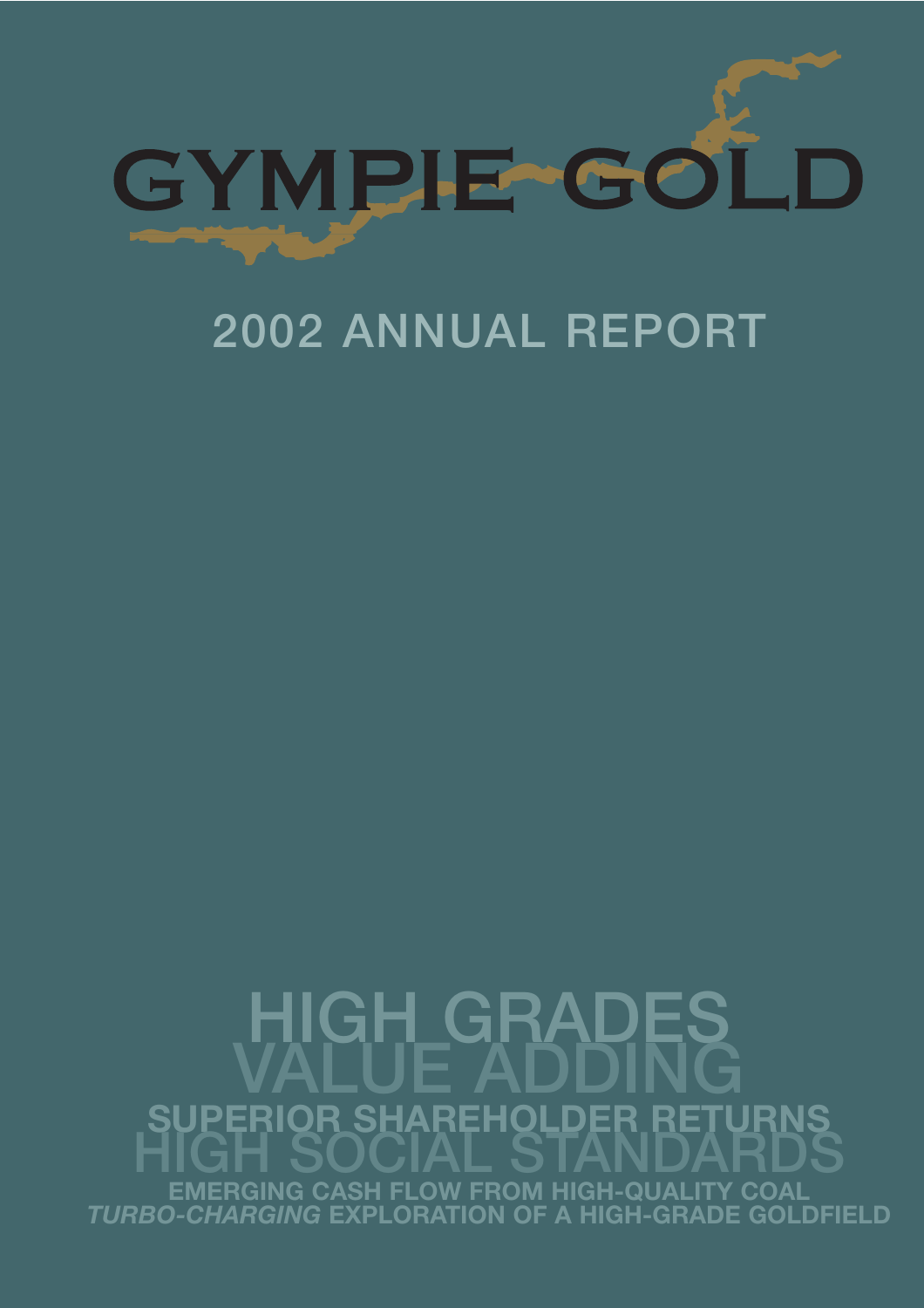# **CONTENTS**

| FOCI IS                     |    |
|-----------------------------|----|
| <b>CORPORATE OVERVIEW</b>   | 2  |
| CHAIRMAN'S REPORT           | 4  |
| FINANCIAL SUMMARY           |    |
| CONTINUAL IMPROVEMENT       | 10 |
| SOUTHLAND COAL              | 12 |
| <b>GYMPIE ELDORADO GOLD</b> | 16 |
| <b>GYMPIE GOLD GEMSTONE</b> | 22 |
| SHAREHOLDER INFORMATION     | クム |
|                             |    |

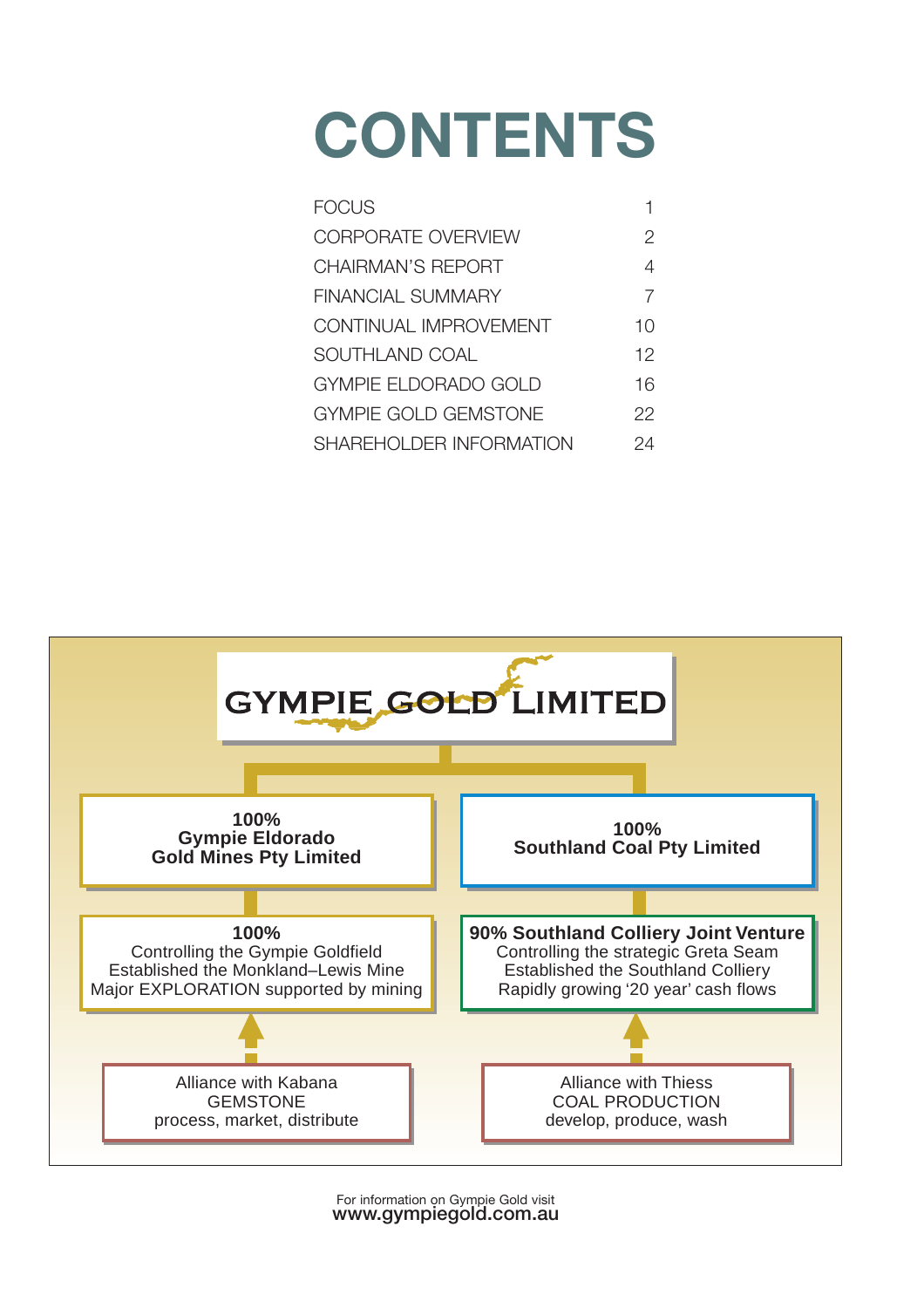## **FOCUS**

Gympie Gold Limited is an Australian exploration, production and marketing company. Since a change in management six years ago Gympie Gold has delivered shareholder returns averaging about 20% per year as at 30 June 2002, principally

from share price appreciation. This has been achieved by focusing on opportunities to add value by applying the organisation's core skills and capital to underdeveloped mineral deposits.

Production is being expanded at our coal and gold operations. Positive cash flows



and profits should emerge from mining our high-quality coal. Our gold operations provide a technical and financial base for aggressive exploration of the multi-million ounce, high-grade



Gympie Goldfield which should provide the catalyst to generate further value appreciation for shareholders.

Innovative market-

ing adds further value to our coal and gold products. Coal products are customised to meet the specific requirements of our diverse customers around the world. Gympie Gold® Gemstone

captures more value by creating a unique product that is sold for much more than its contained gold content.

The cyclical commodity price weakness of the past six years provided the opportunity for Gympie Gold to build strong foundations in a cost-effective way. The Company is well



positioned to benefit from the recent upturn in commodity prices and take advantage of new opportunities over the next few years.

HIGH GRADES VALUE ADDING **SUPERIOR SHAREHOLDER RETURNS** HIGH SOCIAL STANDARDS **EING CASH ELOW FROM HIGH** *TURBO-CHARGING* **A HIGH-GRADE GOLDFIELD**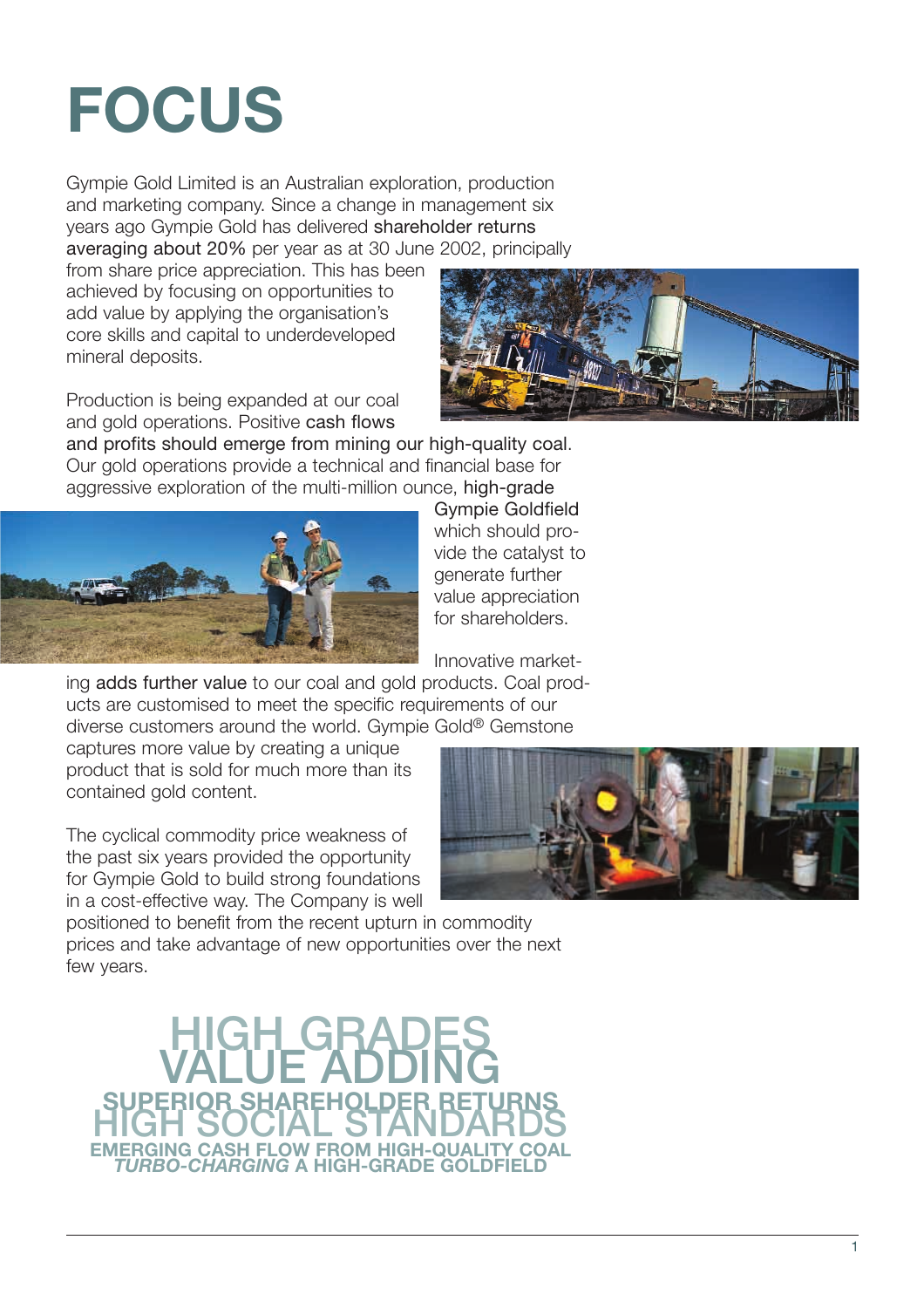### **CORPORATE OVERVIEW**

Gympie Gold Limited is owned by over 6,000 holders of ordinary shares and convertible notes which are quoted on the Australian Stock Exchange and AIM, the London Stock Exchange's international market for high-growth companies. The group has two principal wholly-owned subsidiaries which explore for, extract, process and market mineral products:

- Gympie Eldorado Gold conducts exploration and early-stage production of gold and gemstone at the high-grade Gympie Goldfield, which produced over 3.5 million ounces between 1867 and 1927 at the grade of 24 grams per tonne (three-quarters of an ounce per tonne). Exploration programs are targeting a number of large structures with the potential to host new high-grade gold systems of more than one million ounces each while production is currently at only approximately 60,000 ounces per annum.
- Southland Coal has now established long-term production of high-quality coking coal from the Greta Seam, which has yielded continuous production for more than 100 years. In August 2002, Southland Coal commenced production from the largest-ever mine production zone (panel SL3) in the Greta Seam, containing 1.7 million tonnes of recoverable coal out of a Recoverable Coal Reserve of 48 million tonnes. Targeted 2002–03

GYMPIE GOLD'S ORGANISATIONAL STRUCTURE IS FOUNDED ON A SMALL CORPORATE OFFICE WITH OPERATIONS MANAGEMENT BASED AT THE MINE SITES AND MARKETING MANAGEMENT TRAVEL-LING GLOBALLY TO MEET CUSTOMERS' NEEDS.

production of about 1.5 million tonnes represents only two-thirds of infrastructure capacity.

Gympie Gold's organisational structure is founded on a small corporate office with operations management based at the mine sites and marketing management travelling globally to meet customers' needs. Accountability is measured against performance indi-

cators covering all facets of the business, starting with safety and environmental management.

The Company's recent history demonstrates its values, core skills and vision for the future:

- Our corporate team has identified and executed carefully selected acquisitions, divestments and business start-ups to tighten and reinforce the Company's focus. Interests in hydrocarbons and industrial minerals were divested in 1996 and 1997. Colliery infrastructure adjoining a wholly owned and undeveloped coal deposit was acquired in 1998. The startup of the Gympie Gold® Gemstone business commenced in 2000.
- Our mining team has expanded production and reduced unit costs at projects previously owned by major international mining groups, who were no longer the "owners of best fit". Since completion of the forementioned divestments in June 1997, group revenues have increased from \$19 million to \$85 million and unit costs of the acquired projects have been reduced.
- Our exploration team has increased Mineral Resources and Ore Reserves for both gold and coal and has now triggered the Gympie Goldfield exploration program targeting an ultimately 10-fold increase of currently delineated resources of 783,000 ounces.
- Our marketing team has broadened our customer base for gemstone and coal products from being purely domestic into every continent other than Africa.



Exploration drilling in the Southern Gympie Goldfield.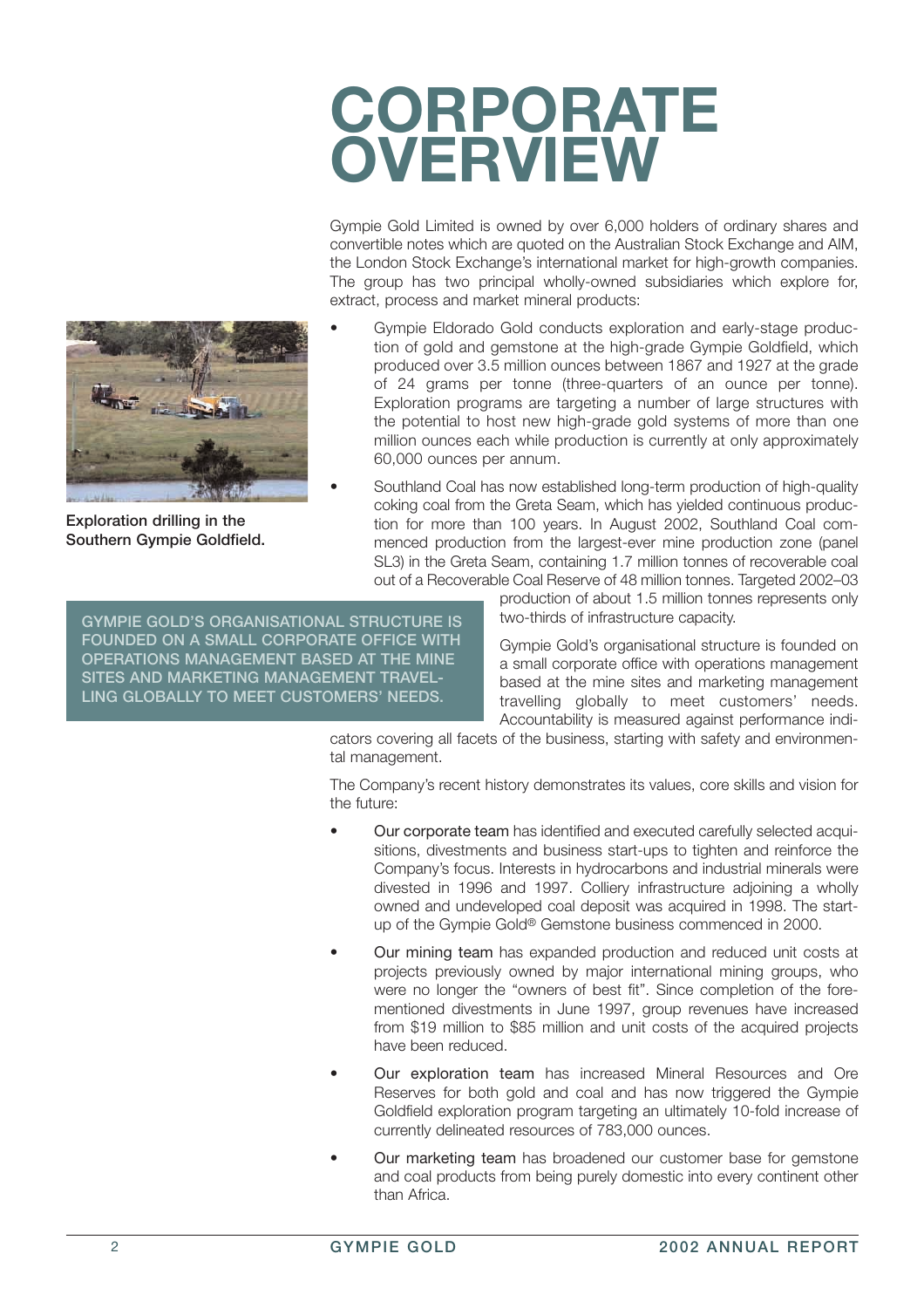• Our capital management team has applied a range of finance techniques across the debt and equity market spectrum to fund bold exploration and development programs. Since 30 June 1995, shareholders' funds have increased by 49% and shareholder returns of about 20% per annum were achieved during a period of cyclical weakness.

THE CONSOLIDATION INTO FOREIGN HANDS OF THE AUSTRALIAN RESOURCES SECTOR PROVIDES OPPORTUNITIES FOR COMPANIES LIKE GYMPIE GOLD, WHICH IS NOW ONE OF ONLY A FEW MEDIUM-SIZED AUSTRALIAN RESOURCE COMPANIES.

Strategic alliances have been formed with appropriate organisations to complement the group's financial position and skills:

- Kabana Inc for market and product development in the gemstone and gold jewellery industry;
- Roche Mining Pty Ltd and IK Mining Pty Ltd for certain mining operations at Gympie Eldorado Gold;
- AMCI Australia Pty Ltd for assisting in customer-servicing in the coking coal industry; and
- Thiess Pty Ltd for mining and processing operations at Southland Colliery.

The consolidation into foreign hands of the Australian resources sector provides opportunities for companies like Gympie Gold, which is now one of only a few medium-sized Australian resource companies. Accordingly during 2001–02, Gympie Gold has established a platform for further successful growth – board and management systems have been further tightened, the balance sheet has been strengthened, bold gold exploration programs have been triggered.

| <b>BUSINESS SUMMARY</b>                  |                                                                                                                                                                                                                                                                                              |                                                                                                                                                                                                                                                                                         |  |
|------------------------------------------|----------------------------------------------------------------------------------------------------------------------------------------------------------------------------------------------------------------------------------------------------------------------------------------------|-----------------------------------------------------------------------------------------------------------------------------------------------------------------------------------------------------------------------------------------------------------------------------------------|--|
|                                          | 2001/02 PERFORMANCE                                                                                                                                                                                                                                                                          | 2002/03 TARGETS                                                                                                                                                                                                                                                                         |  |
| <b>Group Financial</b><br><b>Results</b> | • Sales revenue up 76% to \$85 million<br>• Operating surplus up \$4.1 million to<br>\$17.5 million<br>• Net loss of \$2.5 million after tax                                                                                                                                                 | • Increase revenue by at least 50%<br>• More than double operating surplus<br>• Positive cash flows and profits from second half                                                                                                                                                        |  |
| <b>Southland Coal</b>                    | • Exceptional safety performance<br>• Largest ever production zone SL3 fully<br>developed<br>• Achieved price increases and won new<br>customers in South America and Korea<br>• Production doubled to over one million<br>tonnes for a loss of \$2.1 million                                | • Reduce core risks<br>• Reduce unit costs<br>• Increase \$A revenue by 15% per tonne<br>• Further diversify customers geographically<br>· Increase production to 1.5 million tonnes<br>for healthy second-half profit                                                                  |  |
| <b>Gympie Eldorado</b><br>Gold           | • Safety performance improved<br>• Lewis Decline developed on schedule<br>• Prepared launch of major goldfield<br>exploration program<br>• First grassroots resource defined away<br>from mine workings<br>• Gold production increased 15% to<br>51,702 ounces for a profit of \$4.3 million | • Further improve safety performance<br>• Connect Lewis Decline with Monkland Mine<br>by early 2003<br>• Discover major new gold systems in Gympie<br>Goldfield<br>· Develop mine access to first grassroots<br>discovery in goldfield<br>• Further increase gold production and profit |  |
| Gympie Gold <sup>®</sup><br>Gemstone     | • Revenue doubled to \$1.6 million<br>• Processing techniques refined<br>• New distribution channels established                                                                                                                                                                             | • Increase revenue to more than \$2 million<br>• Further establish brand of Gympie Gold®<br>Gemstone<br>• Launch Gympie Gold® Jewellery                                                                                                                                                 |  |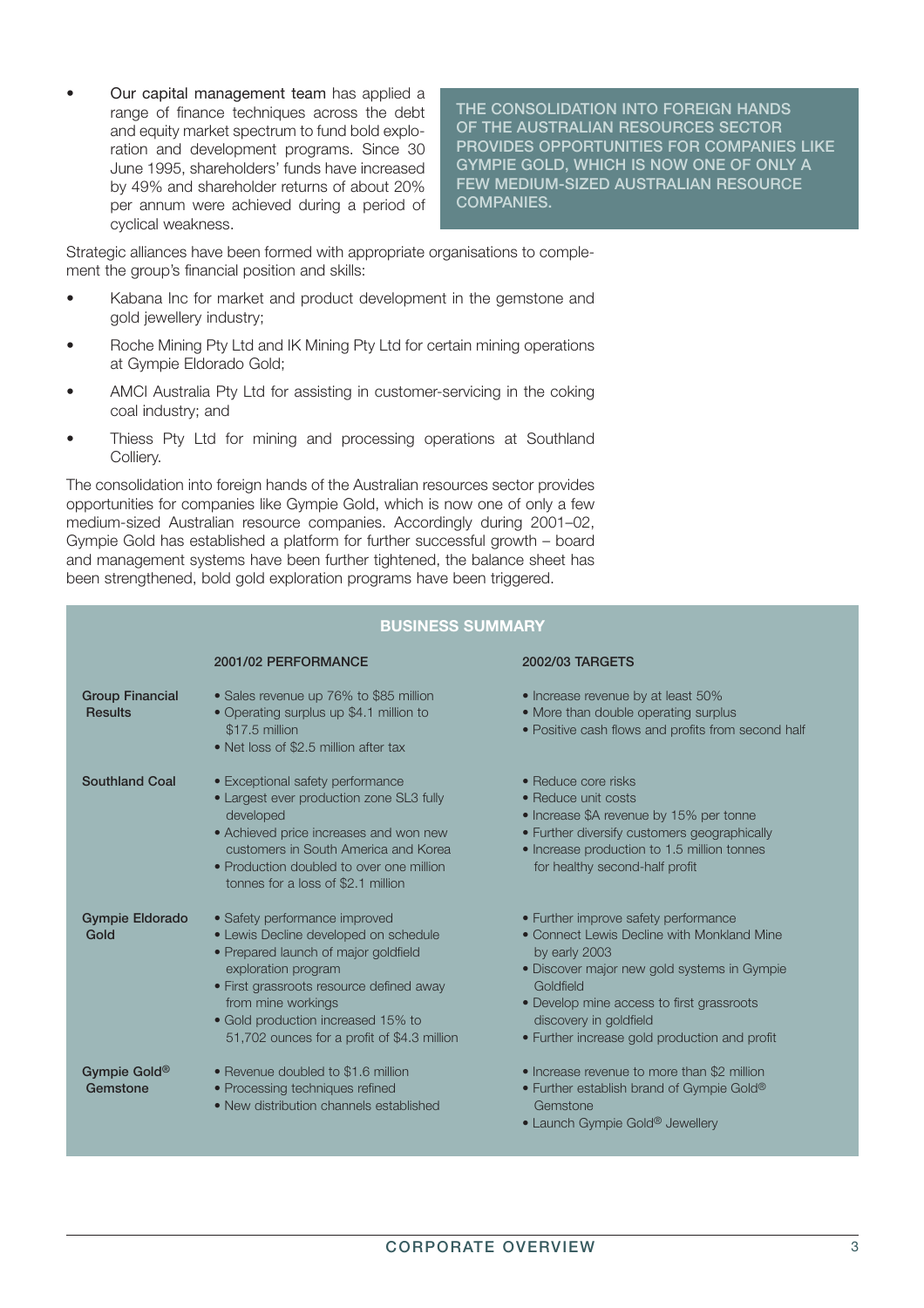### **CHAIRMAN'S REPORT**

Gympie Gold has over the last year clearly emerged as a mid-sized Australian resources company. The company is now poised to reap the benefits of the last decade of development of its gold and coal businesses.

Fortuitously, the company's new maturity has coincided with much greater interest and support in capital markets for resource investments. After having languished for some years, the resource sector has recently performed well for investors. At the same time the number of listed companies in the sector has

WE NOW HAVE THE ADVANTAGE OF INCREASING OUTPUT FROM OUR TWO BUSINESSES WHEN PRICES HAVE IMPROVED.

shrunk through takeovers, rationalisation and attrition. Those that remain and have good prospects are more conspicuous today than in the past.

Gympie Gold has followed a deliberate policy of continuing to invest so as to be ready to benefit immedi-

ately from an improving commodity cycle. We now have the advantage of increasing output from our two businesses when prices have improved.

The gold price increased during the year to above \$US300 per ounce for the first time since early 2000. Through a combination of hedging, value-adding and spot sales, the Company achieved \$A573 per ounce of gold sold, more than the average spot price for the year of \$A552 per ounce. Strengthening \$US prices for our coal products combined with a lower \$A/\$US exchange rate should result in a 15% increase in our realised \$A price for 2002–03.

It is always hazardous to predict markets, but my own view is that the gold market has come alive and will be increasingly considered by investors attempting to navigate the stormy seas of falling equity markets, turbulent currencies and uncertain real growth prospects. The "barbaric relic" is now being recommended by investment strategists, bought by investors and supported on the long side by hedge funds. Significantly, gold producers are selling less gold forward. The last to change will be Central Banks, particularly in the Western World, but with the US dollar no longer regarded as a one-way bet they too may reconsider and slow their selling.

Against this background we have been making the major decisions taken over the last year. The Company has taken advantage of investor support to raise some \$50 million in new funding and has continued to both reduce its gold hedge book and expand gold exploration.



Board of Directors, from left, Roy Woodall, Chris Rawlings, Peter Cadwallader, Harry Adams, Michael Darling, John Leach and Company Secretary Anne Adaley. In the background is an exploration drill rig at Gympie.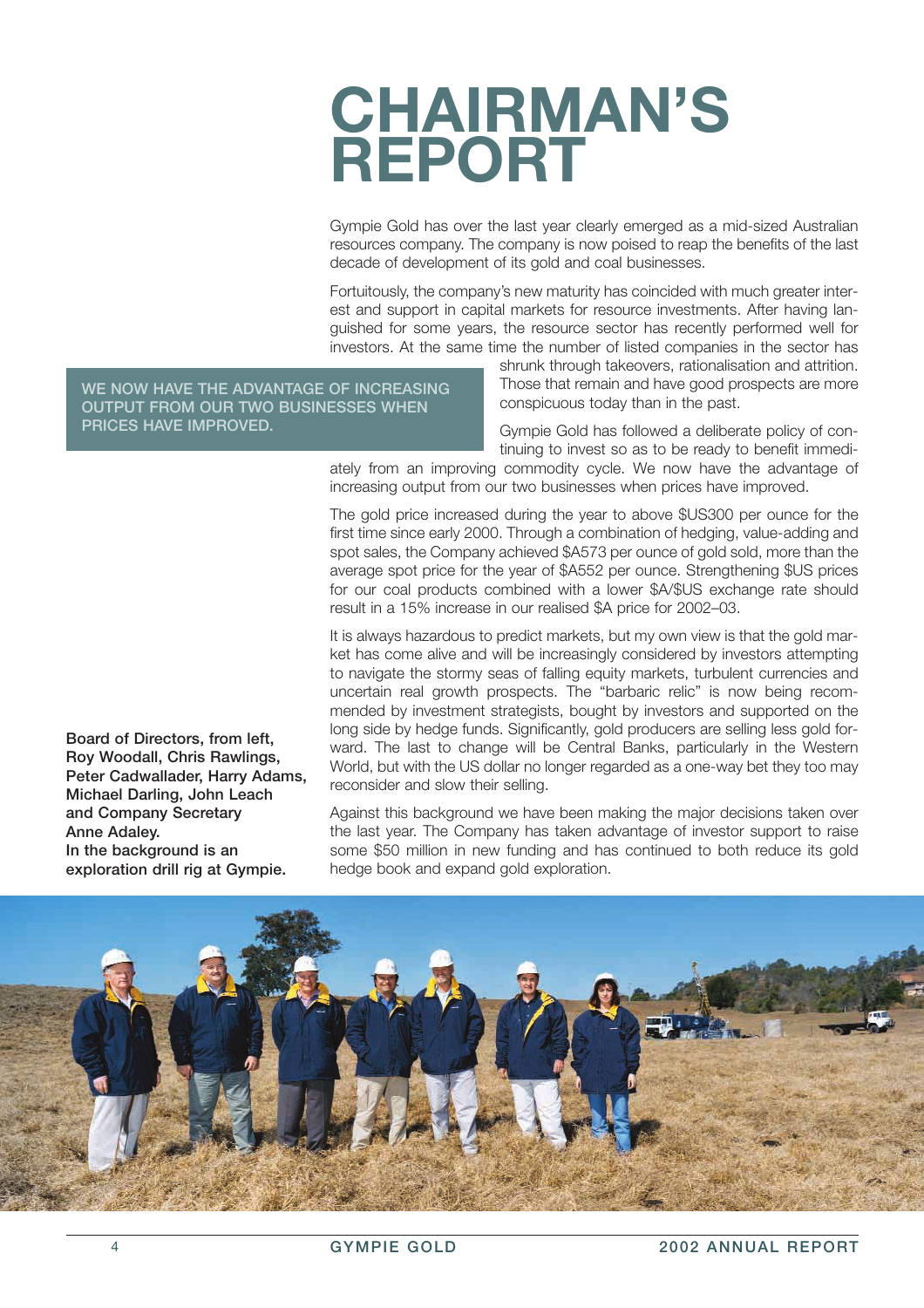#### RESULTS AND OUTLOOK

Key results in 2001–02 were:

• A very substantial increase in knowledge and the assessed potential of the Gympie Goldfield was achieved over the year. This has led directly to the launch in August 2002 of a major \$25 million exploration program with \$7

million to be spent in 2002–03. Combined with exploratory development programs in the mine workings at Gympie, this is the largest gold exploration program in Queensland and one of the 10 largest in Australia;

A VERY SUBSTANTIAL INCREASE IN KNOWLEDGE AND THE ASSESSED POTENTIAL OF THE GYMPIE GOLDFIELD WAS ACHIEVED OVER THE YEAR.

- Sales revenue increased by 76% to \$85 million. Total operating surplus increased by 31% to \$17.5 million;
- Net loss after tax of \$2.5 million was \$8.9 million less than the previous year's profit of \$6.5 million, primarily because of:
	- a) absence of the prior year's one-off profit of \$7.7 million on sale of 10% of the Southland Colliery;
	- b) coal production was restricted to approximately 1 million tonnes by the extensive remediation works completed. This delayed completion of prior-year currency hedge contracts until after the 2001–02 financial year, thus further suppressing revenue;
	- c) high expenses and write-offs during the start-up year of the new contractor at Southland Colliery; and
	- d) modest profit increase at Gympie Eldorado Gold;
- \$50.5 million was raised by share placement and convertible note issue, together representing 24% of the Company's ownership on a fully-diluted basis;
- The Company's shares and convertible notes were admitted for quotation on AIM, the London Stock Exchange's Alternative Investment Market for high-growth companies;
- Cash at bank increased from \$9 million to \$26 million and secured loan facilities were expanded by \$25 million. The Company has a strong balance sheet to support ongoing growth; and
- Development at Southland Coal set up the largest ever production zone in the Greta Seam. Production from this zone has commenced and is targeted to provide about 1.5 million tonnes in 2002–03, with output increasing over the course of the year as ground conditions improve.

Priorities for 2002–03 are to:

- Begin a major gold exploration program at Gympie Eldorado to substantiate estimates of the plus 6 million ounce potential while targeting to maintain excellent historical discovery costs of \$14 per ounce of resource;
- Substantially increase sales of coal and, to a lesser extent, gold.
- Reduce unit costs at Southland Coal by efficiency improvements and scale economies and, at Gympie Eldorado, by integrating the two mine operations and increasing mechanisation;
- Extend the Gympie Gold® Gemstone business further to new markets and downstream into Gympie Gold® Jewellery as gemstone recovery from the mines permits; and
- Take advantage of opportunities to maintain and improve current \$A product pricing, which for both gold and coal is higher than the average prevailing in the past 10 years.



Underground drilling rig extending the Lewis Decline, which was developed to facilitate exploration and provide access to new areas of mineralisation.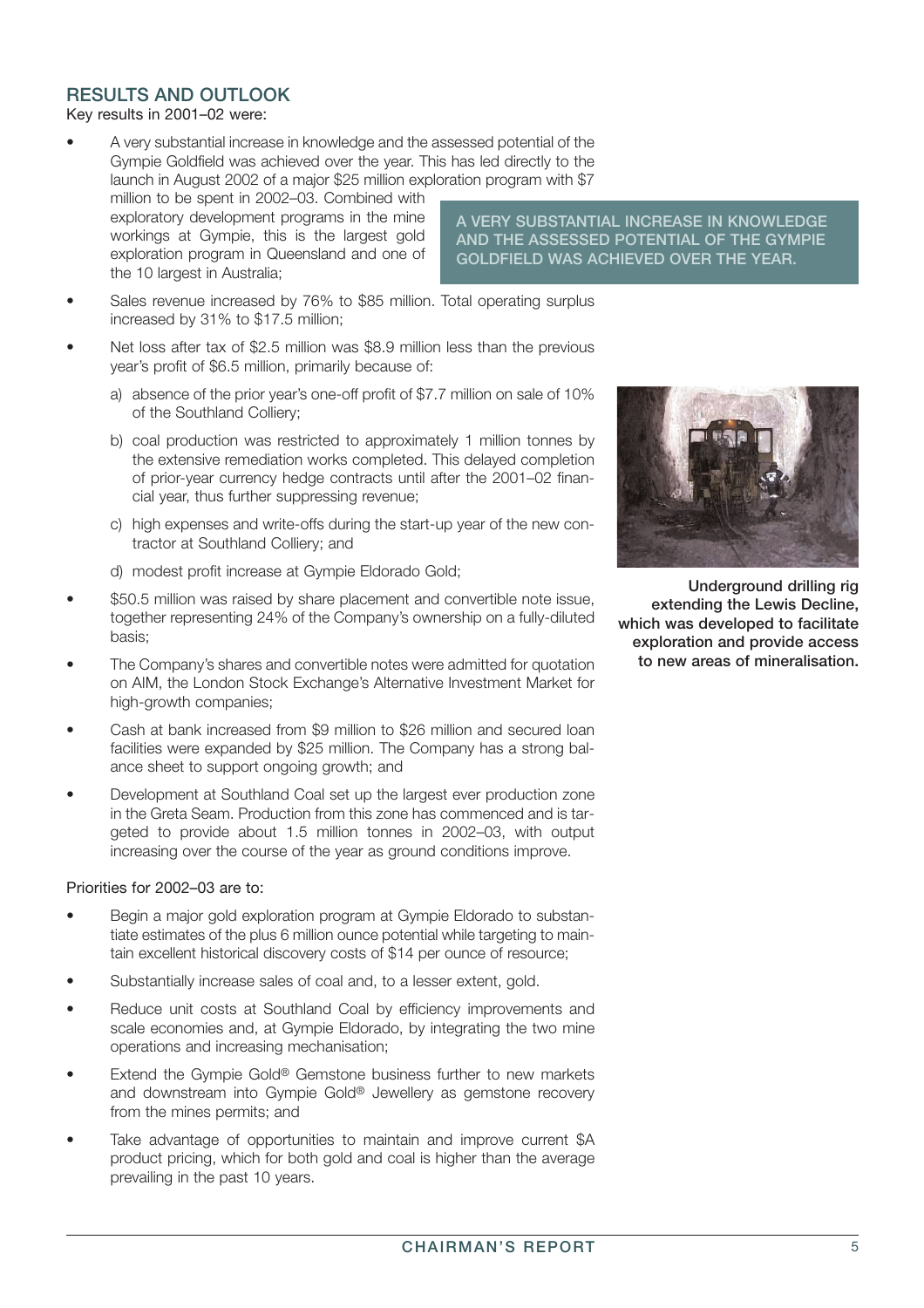

Unprocessed Gympie Gold® Gemstone as recovered from the mine.

#### FUNDING AND CAPITAL STRUCTURE

In line with the rapid growth of operations, the Company's capital base was significantly expanded during the year. Longer term borrowing facilities were established which better reflect the increased production profile of our operations.

Over \$50 million in new capital was raised, \$10.5 million via a share placement and \$40.0 million from a Convertible Note issue. These capital raisings were both by way of private placements because of the speed and surety this method provided. The alternative fund raising method considered was a rights issue, which involves a process that takes several months to complete. During this time market conditions can change dramatically, leading to failure to raise the required funds. In the uncertain markets that prevailed at the time this alternative method was considered too great a risk.

The \$10.5 million placement announced in December was made at \$0.75 per share, only a small discount to the prevailing share price which had been trading between \$0.75 and \$0.83 per share for the previous five weeks.

The Convertible Notes allowed the Company to raise further capital without issuing shares at a discount to the prevailing share price, thus minimising potential dilution of current shareholders. The notes allow the holder to receive an 8.5% yield and the opportunity to participate in a stronger share price by converting the notes into shares. The conversion price is the equivalent of \$1.35 per share and was a substantial premium to the share price prevailing at the time of the issue.



#### SHARE PRICE **PERFORMANCE**

The share price performed strongly over the course of the year. While this is pleasing and has been helpful in raising new capital, we are not focused on short-term share price performance but on building longterm wealth for shareholders. Of note is the fact that the market capitalisation of the Company has roughly trebled since the current management took over in 1995, while the shares on issue have increased by only 26%.

#### **STRATEGY**

Different priorities are being given to the gold and coal businesses which reflect their different circumstances and levels of maturity as businesses.

- Gold: Our priority at Gympie Eldorado is for exploration success to demonstrate the goldfield's potential of over 6 million ounces, with current operations providing both funding and vital knowledge.
- Coal: The priority is to solidly expand production to at least 1.5 million tonnes per year while lowering unit costs. This should produce shareholder value through profits and cash flow.

#### PEOPLE

In October 2001, Dr Chris Rawlings, a person with a strong background in the coal industry, was appointed to chair a newly formed Physical Risks Committee of the Board. Mr Peter Hayes was appointed General Manager – Operations at Southland Coal in April 2002.

A rapidly growing mid-sized company with fairly ambitious goals is very dependent on the quality of its people. In this respect Gympie Gold is particularly fortunate. To my Board colleagues, to Harry Adams and to all personnel I record my thanks and appreciation for their efforts and contribution.

> *Michael Darling*  Chairman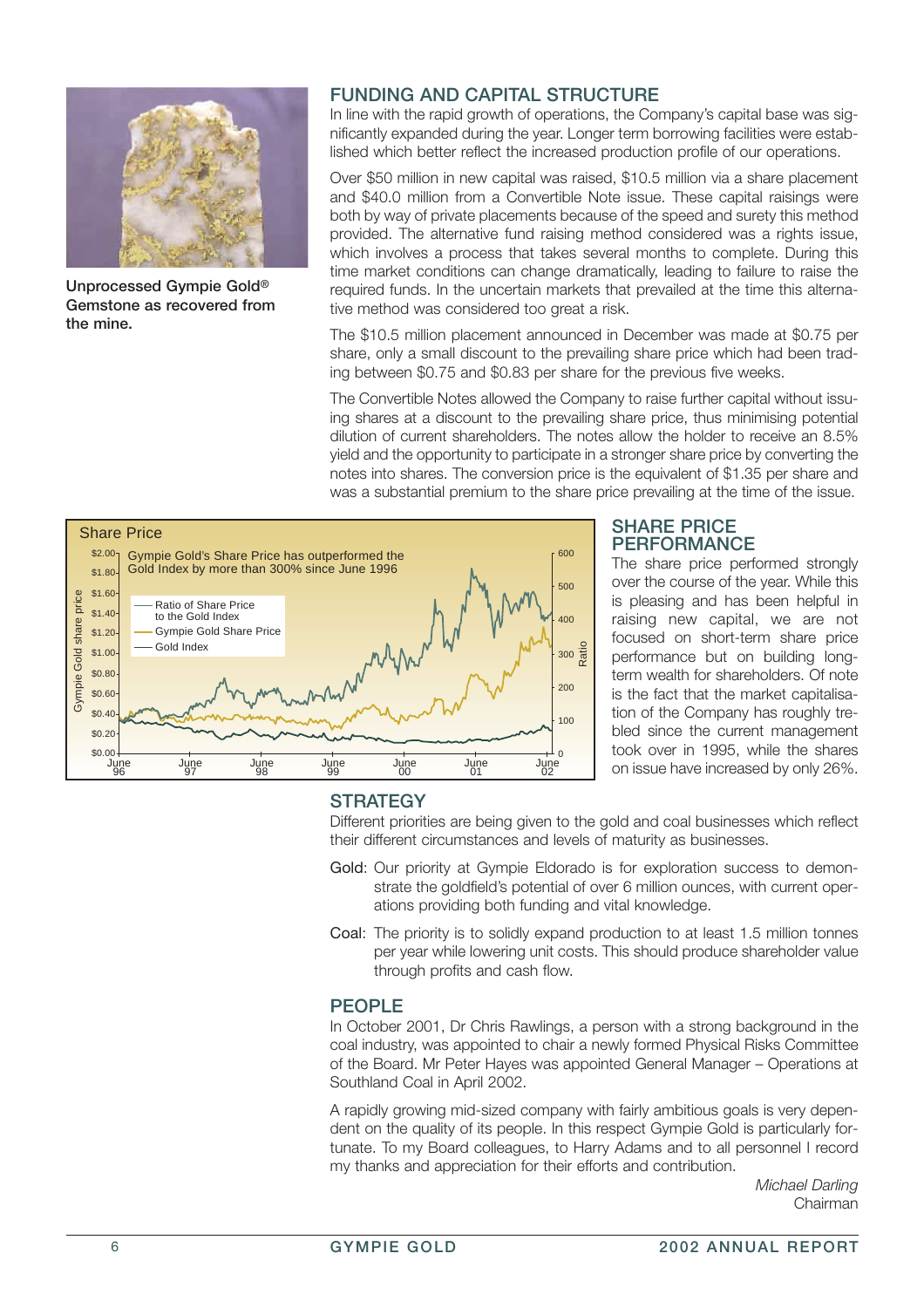## **FINANCIAL SUMMARY**

#### FINANCIAL RESULTS

Increasing coal and gold production lifted Group sales revenue to \$85.0 million for 2001–02, 76% more than the previous year. Operating costs also increased as the mines prepared for significantly higher future levels of production, leading to the Company recording a loss after tax of \$2.5 million for 2001–02. This is not dissimilar to last year's result which, although recording a profit of \$6.5 million, included a profit of \$7.7 million from the sale of a 10% joint venture interest in the Southland Colliery during 2000–01.

The past two years have been very challenging and expensive years of setting up operations, particularly at Southland. As a result, the Group is now poised for significantly improved profitability from the second half of 2002–03 as sufficient mine development is now in place to further increase production and achieve operating cost efficiencies.

The operating surplus (EBITDA) from the gold operations increased to \$9.7 million (2000–01 \$9.0 million) and contributed a before tax profit of \$4.3 million (2000–01 \$4.1 million) as gold production was up 15% and unit costs improved.

The operating surplus (EBITDA) from the coal operations increased to \$8.2 million (2000–01 \$4.4 million). Despite coal production doubling over the previous year, the colliery contributed a small loss of \$2.1 million (2000–01 \$7.3 million before tax profit including a \$7.7 million one-off gain) as unit costs and write-offs were high during the new mine operator's first year on site. Product prices have improved and Southland is now set up to deliver profits from the second half of 2002–03 as production increases.

Corporate costs include the write-off of \$1.0 million associated with listing the Company's securities in the United Kingdom and the development of the proposed Southern Gympie Goldfield Exploration Joint Venture.

#### SUMMARY GROUP FINANCIAL PERFORMANCE

| (\$ millions)                 | $2001 - 02$ | 2000-01 | Variance |
|-------------------------------|-------------|---------|----------|
| Gold sales revenue            | 28.5        | 24.1    | 4.4      |
| Coal sales revenue            | 56.5        | 24.1    | 32.4     |
| Total sales revenue           | 85.0        | 48.2    | 36.8     |
| Other revenue                 | 0.7         | 10.8    | (10.1)   |
| <b>Total revenue</b>          | 85.7        | 59.0    | 26.7     |
| <b>Operating costs</b>        | (68.2)      | (37.9)  | (30.3)   |
| Sub-total                     | 17.5        | 21.1    | (3.6)    |
| comprising: Operating surplus | 17.5        | 13.4    | 4.1      |
| Gain on asset sale            | 0.0         | 7.7     | (7.7)    |
|                               | 17.5        | 21.1    | (3.6)    |
| Corporate costs               | (3.8)       | (1.7)   | (2.1)    |
| Earnings before interest      | 13.8        | 19.5    | (5.7)    |
| expense, tax, depreciation    |             |         |          |
| and amortisation (EBITDA)     |             |         |          |
| Depreciation and amortisation | (15.7)      | (9.7)   | (6.0)    |
| Borrowing costs               | (1.3)       | (1.7)   | 0.4      |
| (Loss)/profit before tax      | (3.3)       | 8.1     | (11.4)   |
| Income tax benefit (expense)  | 0.8         | (1.6)   | 2.4      |
| (Loss)/profit after tax       | (2.5)       | 6.5     | (8.9)    |

#### SUMMARY OF GROUP FINANCIAL POSITION

| (\$ millions)           |        |        |        |
|-------------------------|--------|--------|--------|
| Current assets          | 64.4   | 33.0   | 31.5   |
| Current liabilities     | (38.8) | (20.5) | (18.3) |
| Net current assets      | 25.6   | 12.4   | 13.2   |
| Non-current assets      | 138.4  | 106.5  | 31.9   |
| Non-current liabilities | (62.2) | (25.7) | (36.5) |
| Net non-current assets  | 76.2   | 80.8   | (4.6)  |
| <b>Total equity</b>     | 101.8  | 93.2   | 8.6    |

Note: The convertible notes' \$40 million face value is included in non-current liabilities and excluded from total equity. Figures are rounded on the underlying actual amounts and thus may not add precisely.



Stockpile management at Southland Colliery.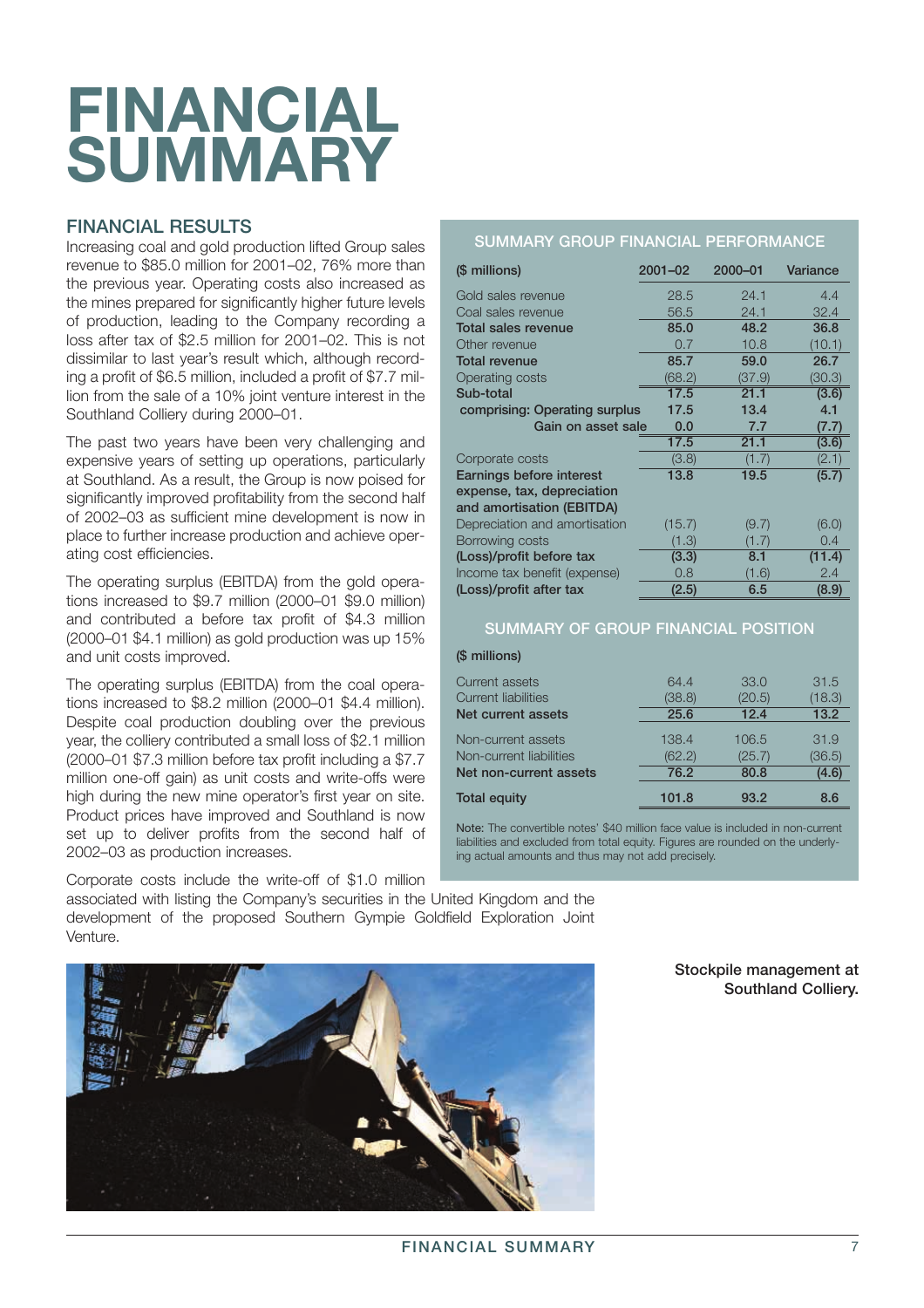#### SOURCES OF FUNDING

The following funding initiatives help ensure that the Company's rapid growth can be sustained and further enhanced:

- Listing of Gympie Gold Limited on London Stock Exchange's Alternative Investment Market (AIM) in November 2001;
- Placement of 14 million shares raised \$10.5 million in January 2002;
- Convertible Note issue raised \$40.0 million in June 2002; and
- Loan facility expanded by \$25 million.

These initiatives have resulted in a strong balance sheet, a broadened investor base and have provided funding flexibility.

The Convertible Note issue was over-subscribed and was taken up by institutional and retail investors in Australia, the United Kingdom and Continental Europe. These Convertible Notes are traded on both the Australian Stock Exchange and AIM.

A total of 40.0 million Convertible Notes were issued at a price of \$1.00 each, bearing interest at a fixed rate of 8.5% per annum. Noteholders may elect to convert their notes into Gympie Gold shares at a fixed conversion price of \$1.35 per Gympie Gold share, thereby potentially leading to the issue of 30 million

> ordinary shares. If the noteholder elects not to convert the notes into Gympie Gold shares, then the Company will simply redeem the notes at par value (\$1.00) at the end of their five-year life.

#### FINANCIAL POSITION

Capital raised during the year placed the Company in the following strong financial position at 30 June 2002:

- Working capital of \$25.6 million;
- Total liabilities represent only 50% of total assets;
- Of the total liabilities of \$101.0 million, \$40.0 million is attributable to the Convertible Notes which are unsecured and subordinated; and
	- Total equity increased to \$101.8 million.



Below: Total assets include \$91 million relating to coal and \$76 million relating to gold. Liabilities of \$101 million include \$40 million of Convertible Notes.

Bottom: Southland product stockpile.

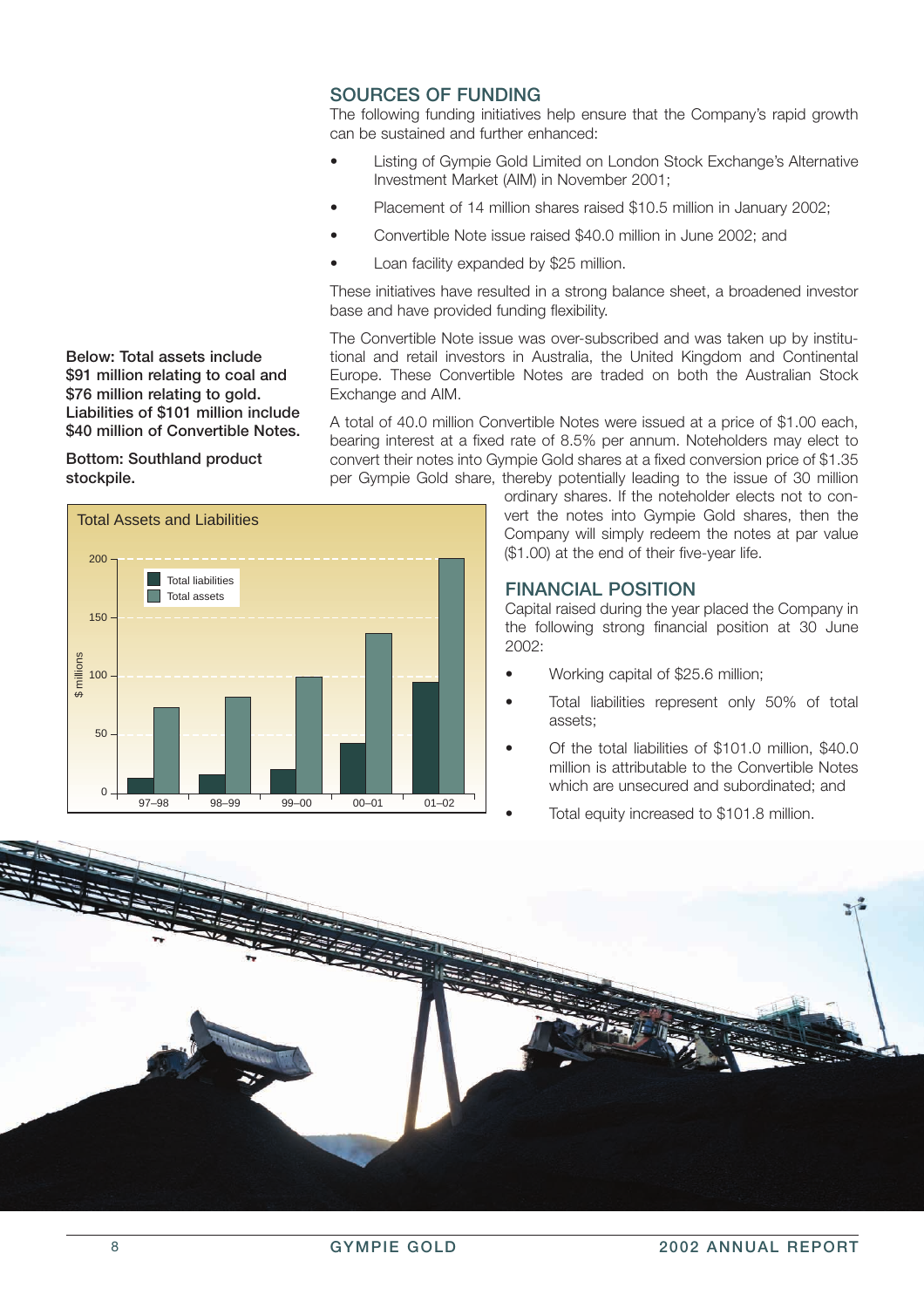#### RISK MANAGEMENT

In order to mitigate financial risk during its current rapid growth phase, the Company has adopted the following risk management practices:

- Sharing mine development and operating risks with suitably qualified contractors, Thiess at Southland Coal and Roche at Gympie Eldorado;
- Using increasing levels of medium to long-term debt as operating risk stabilises and raising equity capital to maintain an appropriate gearing level; and
- Hedging product revenues in \$A to support cost commitments of four years for gold and about one year for coal.

| <b>GOLD HEDGING POSITION AS AT 30 JUNE 2002</b>       |                 |           |           |           |           |          |
|-------------------------------------------------------|-----------------|-----------|-----------|-----------|-----------|----------|
|                                                       |                 |           |           |           |           | Totals/  |
| Disclosure as per<br>Australian Gold Council standard |                 | $02 - 03$ | $03 - 04$ | $04 - 05$ | $05 - 06$ | Averages |
| <b>Total Hedged (Forward Sales)</b>                   | <b>OUNCES</b>   | 63,000    | 74.100    | 36,000    | 36,000    | 209,100  |
| <b>Estimated Net Realisable Price</b>                 | $\frac{8A}{oz}$ | 528       | 530       | 520       | 520       | 526      |
| <b>Call Options Sold</b>                              | <b>OUNCES</b>   | 10,750    |           |           |           | 10,750   |
| <b>Strike Price</b>                                   | A/oz            | 520       |           |           |           | 520      |
| Total Committed (Forward Sales + Calls)               | <b>OUNCES</b>   | 73,750    | 74.100    | 36,000    | 36,000    | 219,850  |
| <b>Estimated Net Realisable Price</b>                 | $$A$ /oz        | 527       | 530       | 520       | 520       | 526      |

Estimated Net Realisable Price is after allowing for gold lease fees on all ounces, which are fixed until March 2003 or later, and then assumed to be 1.5% per annum thereafter.

Margin calls do not apply to gold hedging contracts. No contingent hedging contracts exist.

Mark-to-market of negative \$A15 million at year-end gold price of \$A558/oz.

Some hedging is seen as necessary insurance and the general rationale of our hedging policies is to protect the company's exposure where a change in product pricing would be damaging, but to leave upside potential unhedged as much as practical. Gold revenue received (including by-product credits) for 2001–02 was \$A573 per ounce, exceeding the average spot gold price of \$A552 for the year.

Our gold hedging policy is to sell forward enough gold to cover operating costs and committed capital expenditure. Such costs are covered to 30 June 2006, with the forward sales of 209,100 ounces at an average net price of \$A526 per ounce.

…THE GENERAL RATIONALE OF OUR HEDGING POLICIES IS TO PROTECT THE COMPANY'S EXPO-SURE WHERE A CHANGE IN PRODUCT PRICING WOULD BE DAMAGING, BUT TO LEAVE UPSIDE POTENTIAL UNHEDGED AS MUCH AS PRACTICAL.

Only 28% of Mineral Resources at Gympie Eldorado are subject to price caps (hedging commitments) – down from 51% at 30 June 2000 and 40% at 30 June 2001. The remaining 72% and all additional gold discovered is fully exposed to gold price movements.

Our coal hedging policy is to lock in sufficient \$A/\$US forward sales to cover approximately 12 months of production. Between 1 July 2002 and 31 August 2002 the Company put in place additional currency hedging in line with this policy and thereby increased forward cover from \$US6.5 million at an \$A/\$US rate of 0.63 to \$US47.7 million at an \$A/\$US rate of 0.55.

Our realised \$A coal price for 2002/03 should be approximately 15% more than 2001–02 due to the combination of stronger \$US prices for our coal products and a lower \$A/\$US exchange rate.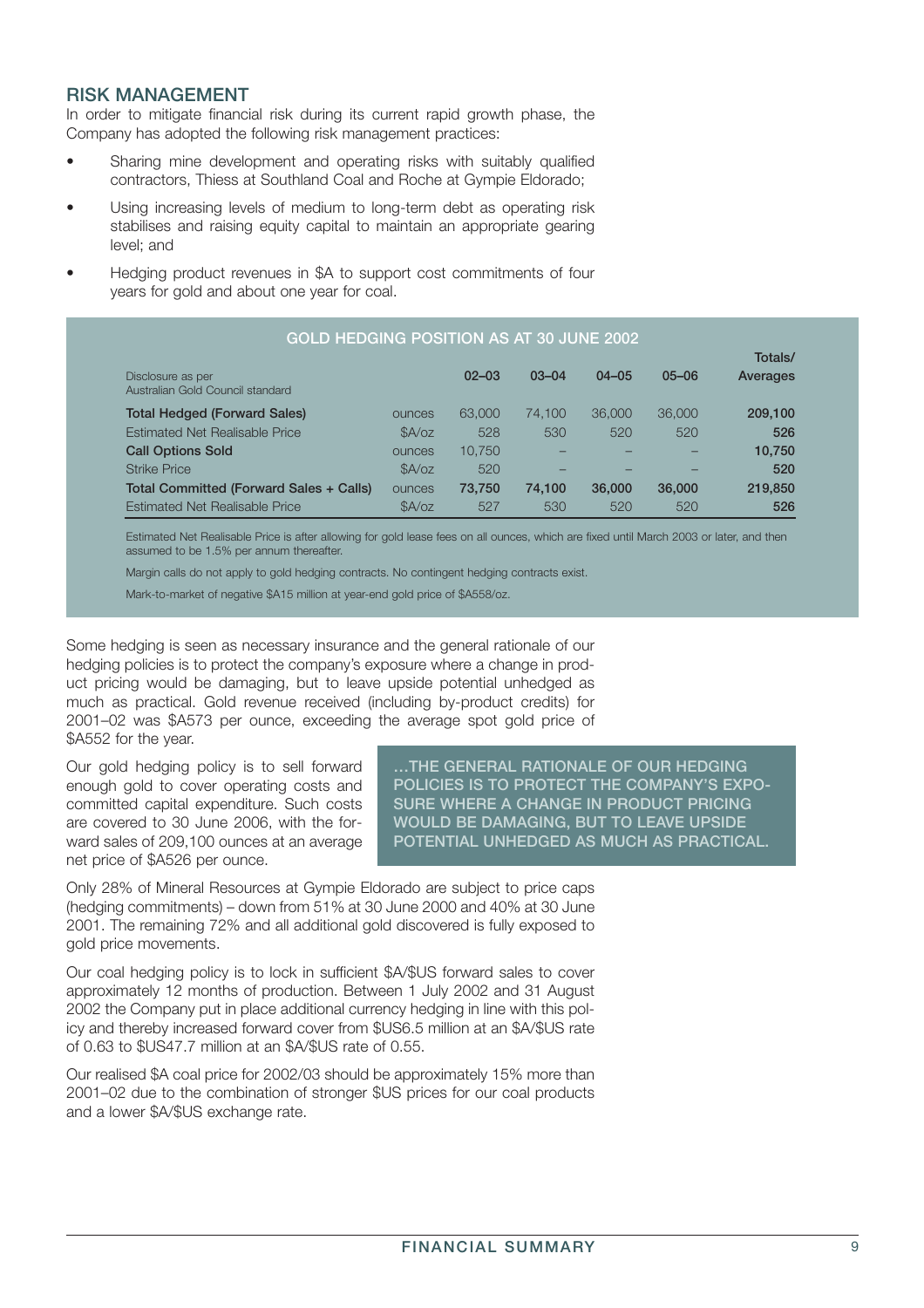





Top: Researchers from Griffith University monitoring environmental impact at Gympie.

Above: Mine rescue practice at Gympie with Queensland Fire Brigade.

Below: Lost time injury frequency rate is merely one common measure of safety performance. Of importance to Gympie Gold is that both Southland and Gympie Eldorado demonstrate a clear trend of improvement as compared with the poor safety record inherited from the previous operators.

Gympie Gold is dedicated to continual improvement of all aspects of its businesses, focusing on the principal objective of generating superior returns for shareholders while maintaining a strong sense of social responsibility and accountability. The Company's performance indicators reflect an approach which fully integrates the economic and other aspects of prosperous long-term businesses.

#### PEOPLE

Our achievements to date and our prospects for further success are attributable to teams of excellent people. Performance is measured in ways which emphasise the accountability of teams.

At Gympie Eldorado the Company works closely with its directly-employed 135 personnel and with contractors IK Mining and Roche to optimise operations and plans. At Southland, the company is working closely with mining contractor Thiess to optimise the change to an "alliancing" contract by the end of the 2002–03 financial year.

#### **TRAINING**

Gympie Gold ensures that employees and contractors have access to training that assists in developing skills in all aspects of the business including productivity, safety, health, social and environmental matters.

Site enterprise agreements reinforce our philosophy of continuous improvement in operational efficiency and safety largely through the flexibility of work practices.

Gympie Eldorado has won recognition in recent years for its training programs and won a 2002 Queensland Training Award for its region. All training at Gympie Eldorado is recognised nationally and is accredited through Queensland's education system (TAFE).

#### **SAFETY**

We are striving to eliminate all injuries and continually improve occupational health.

Gympie Eldorado's safety performance has continued to improve with a lost time injury frequency rate (number of hours lost per million hours worked) of 15 for 2001–02 compared with 24 the previous year. An independent audit of core physical risks has led to a prioritised action-list.